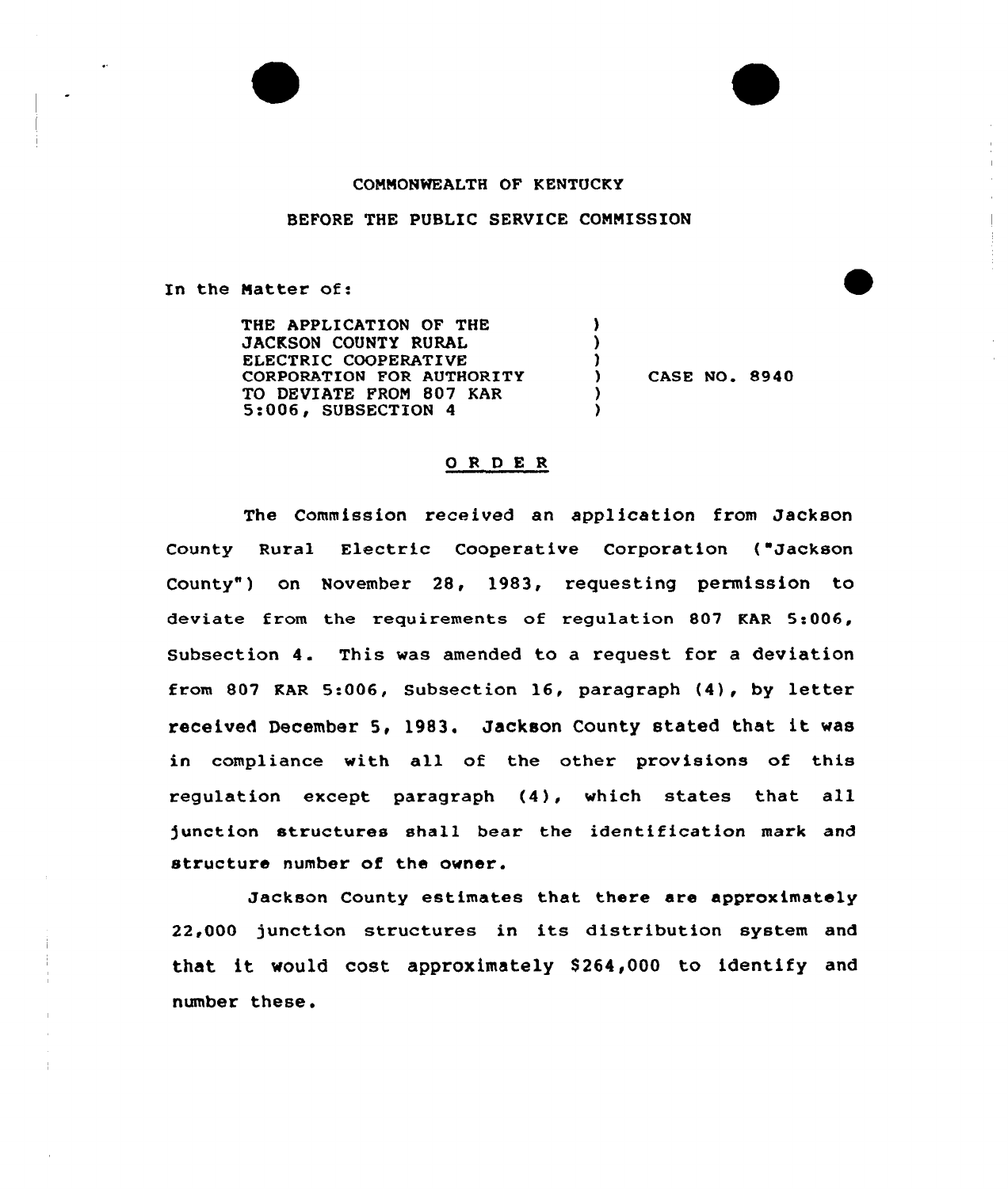Jackson County further states that it maintains <sup>a</sup> comprehensive mapping system on file in its office and that these maps and associated staking sheets bear a number which identifies each structure so that any pole or structure in the system may be readily located and identified. Furthermore, it has never experienced any difficulty with neighboring utilities in the identification of poles and structures.

The Commission, having considered the evidence of record and being advised, is of the opinion and finds thats

l. The mapping system now maintained by Jackson County is adequate and sufficient for the identification and numbering of existing junction structures, and the application for a deviation from 807 KAR 5:006, Section 16(4), should be approved; and

2. The cost required to bring the existing junction structures into compliance would not be justified but the cost to identify all new junction structures in compliance with the regulations will not be burdensome and should be done.

IT IS THEREFORE ORDERED that the application by Jackson County for a deviation from the requirements of 807 EAR 5:006, Section 16(4), be and it hereby is approved for existing junction structures; however, all new junction structures shall be identified as required by the existing applicable regulations.

 $-2-$